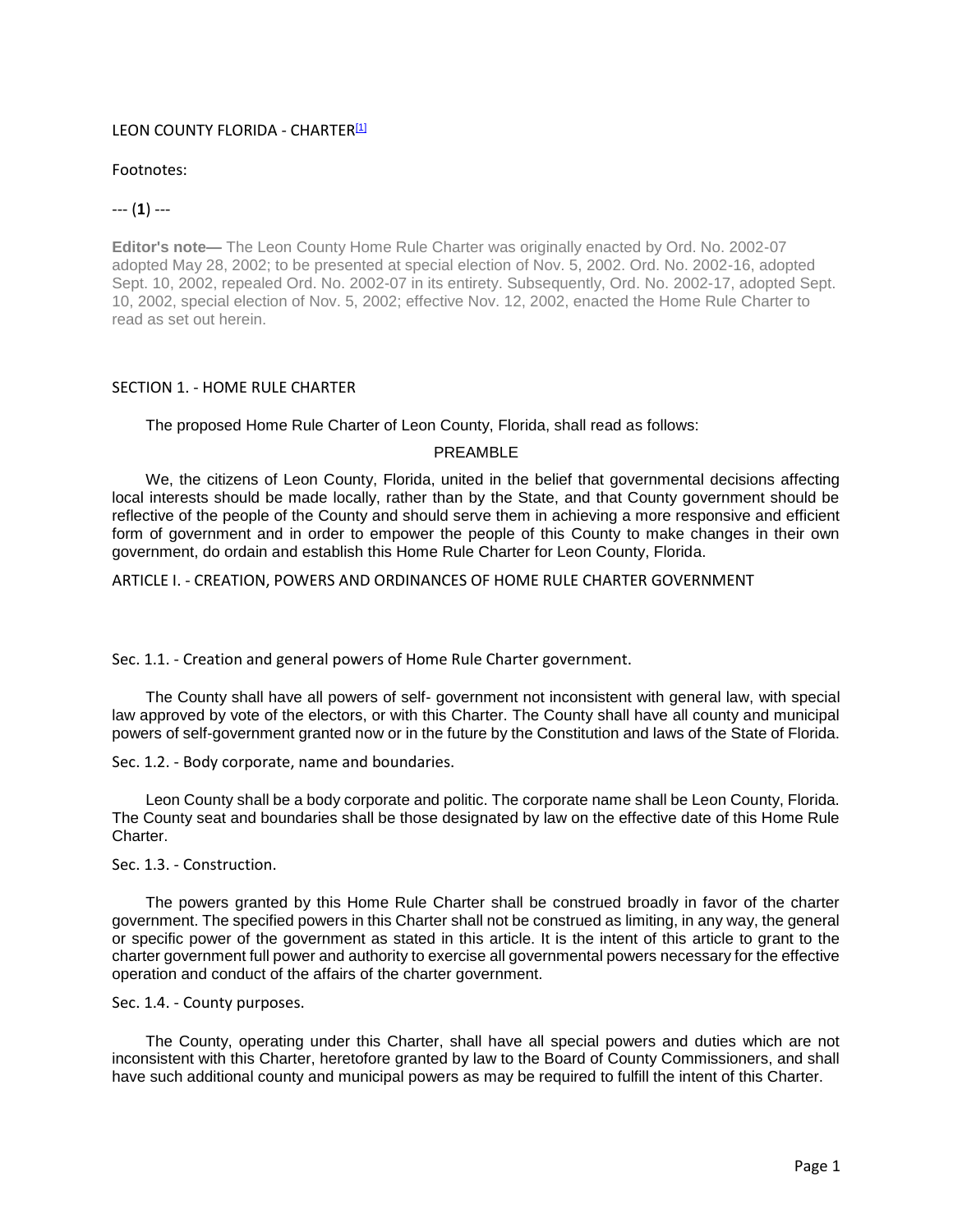Sec. 1.5. - Municipal purposes.

The County shall have all necessary municipal powers to accomplish municipal purposes within the County.

In the event the board of county commissioners levies the municipal public services tax on utilities, any additional recurring or non-recurring fee or charge imposed on a utility relating to the use or occupation of the public rights-of-way shall not exceed what is reasonably necessary to properly monitor and enforce compliance with the county's rules and regulations concerning placement and maintenance of utility facilities in the public rights-of-way.

Sec. 1.6. - Relation to municipal ordinances.

- (1) Except as otherwise provided by law or this Charter, municipal ordinances shall prevail over County ordinances to the extent of any conflict within the boundaries of the municipality. To the extent that a county ordinance and a municipal ordinance shall cover the same subject without conflict, then both the municipal ordinance and the county ordinance shall be effective, each being deemed supplemental to the other.
- (2) *Minimum Environmental Regulations.* County ordinances shall establish minimum standards, procedures, requirements and regulations for the protection of the environment and shall be effective within the unincorporated and incorporated areas of the County. Such standards, procedures, requirements and regulations shall include, but shall not be limited to, tree protection, landscaping, aquifer protection, stormwater, protection of conservation and preservation features, and such other environmental standards as the Board of County Commissioners determines to be necessary for the protection of the public health, safety, and welfare of the citizens throughout Leon County. Standards shall be designed to place emphasis on supporting healthy natural systems occurring in the environment. However, nothing contained herein shall prohibit a municipality from adopting ordinances, standards, procedures, requirements or regulations establishing a more stringent level of environmental protection within the incorporated area of the County.

(Ord. No. 2010-22, § 1, 8-17-10)

Sec. 1.7. - Transfer of power.

Whenever a municipality, special district or agency shall request by a majority vote of the governing body the performance or transfer of a function to the County, the County is so authorized by a majority vote of the Board of County Commissioners to have the power and authority to assume and perform such functions and obligations. This section does not authorize a transfer in violation of Article VIII, § 4 of the Constitution of Florida.

Sec. 1.8. - Division of powers.

This Charter establishes the separation between legislative and administrative functions of this government. The establishment and adoption of policy shall be the responsibility of the Board of County Commissioners and the execution of that policy shall be the responsibility of the County Administrator.

Sec. 1.9. - Relation to state law.

Special laws of the state legislature relating to or affecting Leon County and general laws of local application which apply only to Leon County, except those laws relating exclusively to a municipality, the school board, or a special district, shall be subject to approval by local referendum to the extent that they are not in conflict with this Charter. All special laws so approved shall become ordinances, and may be subject to amendment or repeal by the Board of County Commissioners.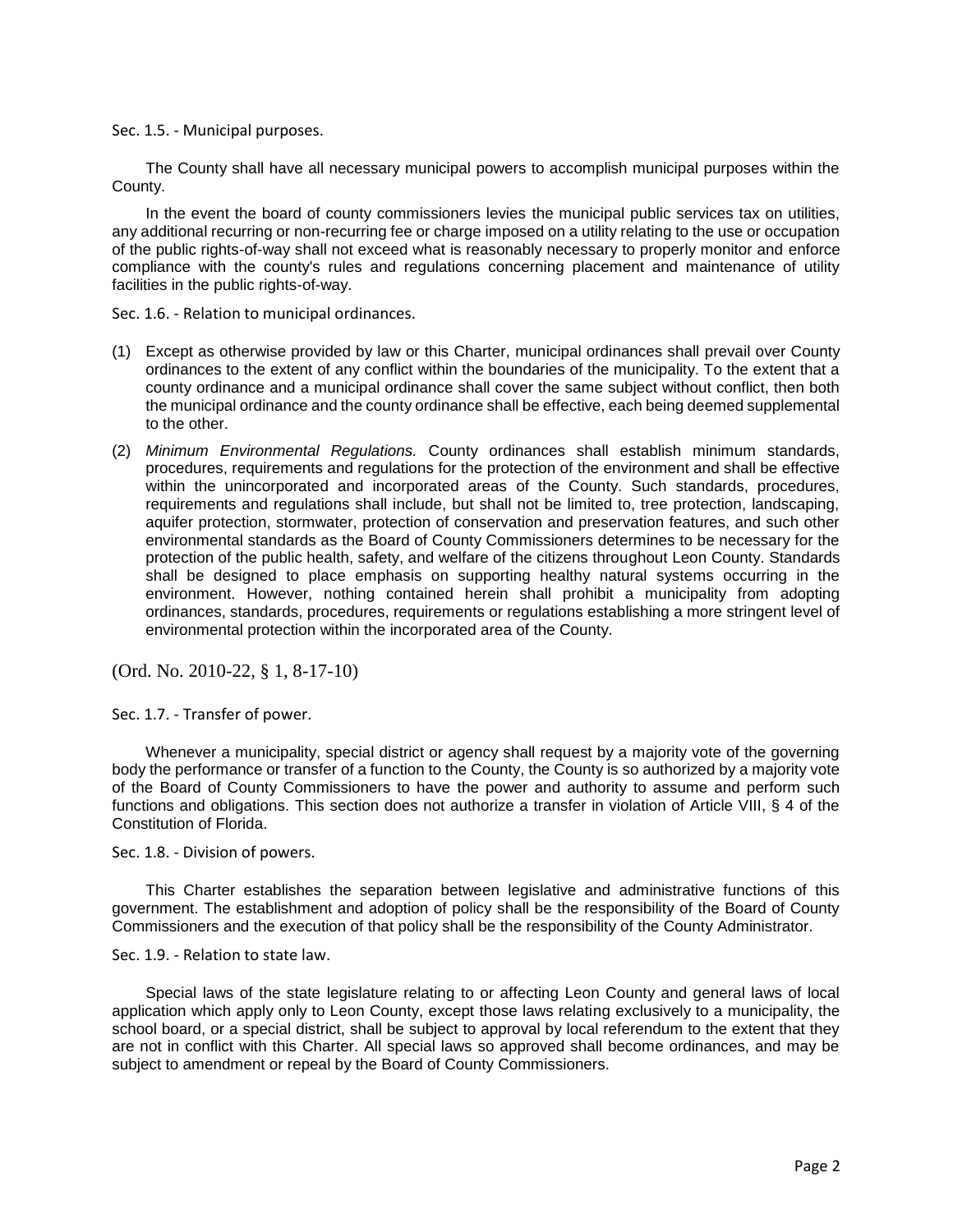## ARTICLE II. - ORGANIZATION OF COUNTY GOVERNMENT

Sec. 2.1. - Elected Commission and appointed County Administrator form of government.

Leon County shall operate under an elected County Commission and an appointed County Administrator form of government with separation of legislative and executive functions in accordance with the provisions of this Home Rule Charter. The legislative responsibilities and powers of the County shall be assigned to, and vested in, the Board of County Commissioners. The executive responsibilities and power of the County shall be assigned to, and vested in, the County Administrator, who shall carry out the directives and policies of the Board of County Commissioners and enforce all orders, resolutions, ordinances and regulations of the Board, the Charter and all applicable general law to assure that they be faithfully executed.

Sec. 2.2. - Legislative branch.

- (1) *The County Commission.* The governing body of the County shall be a Board of County Commissioners composed of seven (7) members serving staggered terms of four (4) years. There shall be one (1) Commissioner elected for each of the five (5) County Commission districts, established pursuant to general law or by ordinance, and they shall be elected by the electors of that district. There shall be two (2) At-large Commissioners elected on a countywide basis by the electors of the County. Elections for all seven (7) members of the County Commission shall be non-partisan. Each candidate for the office of district County Commissioner shall reside within the district from which such candidate seeks election at the time of qualifying to run for that office, and during the term of office each Commissioner shall reside in the district from which such Commissioner ran for office, provided that any Commissioner whose residence is removed from a district by redistricting may continue to serve during the balance of the term of office.
- (2) *Redistricting.* Redistricting of County Commission district boundaries shall be in accordance with general law, changed only after notice and a public hearing as provided by general law.
- (3) *Salaries and Other Compensation.* Salaries and other compensation of the County Commissioners shall be established by ordinance, and salary shall not be lowered during an officer's term in office.
- (4) *Authority.* The Board of County Commissioners shall exercise all legislative authority provided by this Home Rule Charter in addition to all other powers and duties authorized by general law or special law approved by a vote of the electorate.
- (5) *Vacancies.* A vacancy in the office of County Commissioner shall be defined and filled as provided by general law.
- (6) *Administrative Code.* The County Commission shall adopt an administrative code in accordance with general law.
- (7) *Limitation on Campaign Contributions.* No candidate for any County office for which compensation is paid shall accept any contribution from any contributor, including a political committee, as defined by state law, in cash or in kind, in an amount in excess of \$250 per election.

(Ord. No. 2010-21, § 1, 8-17-10)

Sec. 2.3. - Executive branch.

- (1) *The County Administrator.*
	- (A) The County Administrator shall be appointed by an affirmative vote of a majority plus one (1) of the entire membership of the Board of County Commissioners. The County Administrator shall serve at the pleasure of the Board of County Commissioners until such time as the County Administrator shall be removed by a vote for removal of a majority plus one (1) of the entire membership of the Board of County Commissioners voting during the first regularly scheduled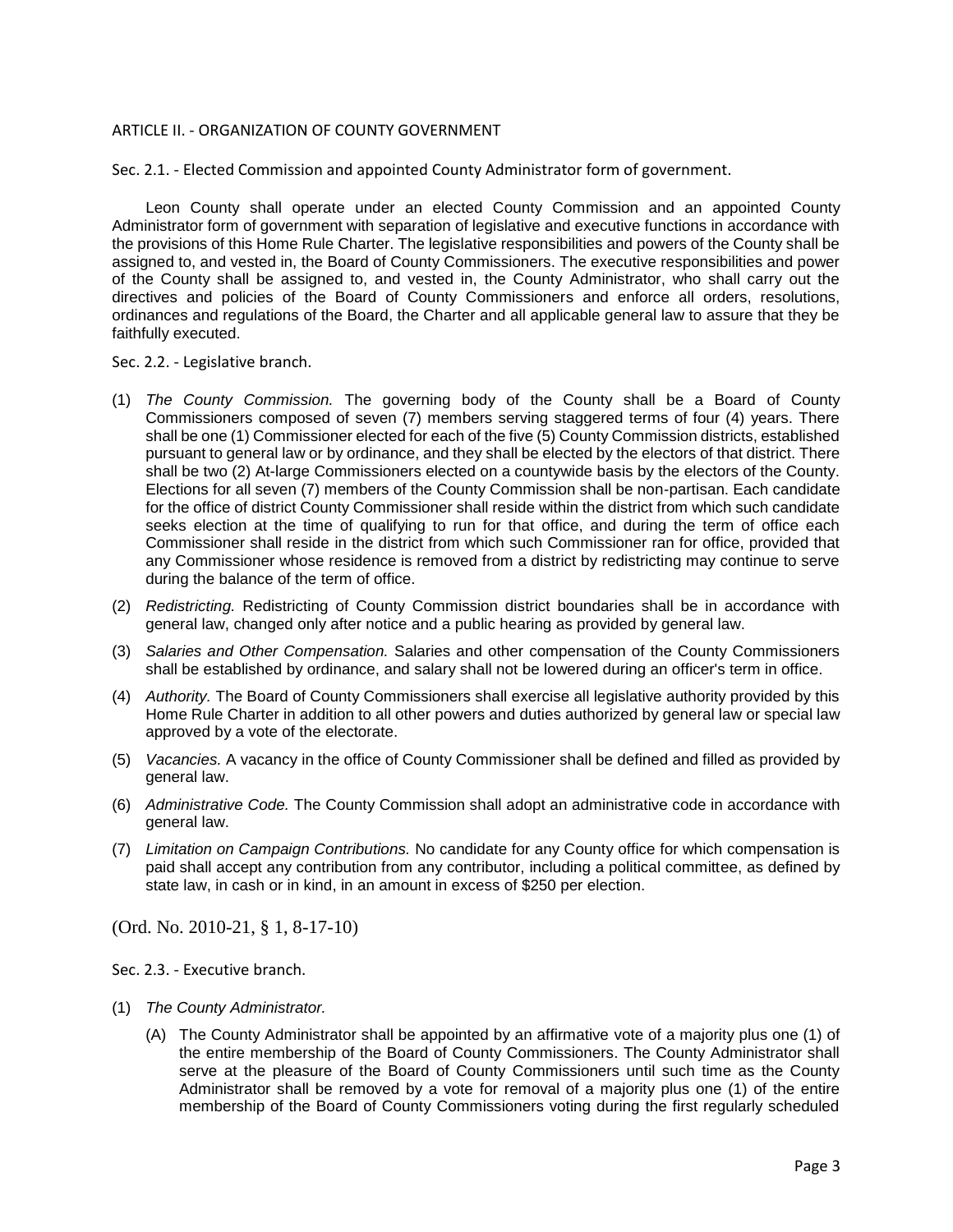meeting occurring after a meeting of the Board at which a motion expressing the intent of the Board to remove the County Administrator was adopted by majority vote of those present and voting. The County Administrator shall be the chief executive officer of the County and all executive responsibilities and powers shall be assigned to, and vested in, the County Administrator. The County Administrator shall exercise all executive authority provided by this Home Rule Charter and all other powers and duties authorized by general or special law.

- (B) The County Administrator shall be chosen on the basis of his/her professional qualifications, administrative and executive experience, and ability to serve as the chief administrator of the County. The County Administrator shall reside within the County during his/her tenure as County Administrator.
- (C) The compensation of the County Administrator shall be fixed by the Board of County Commissioners at a level commensurate with the responsibilities of the position, with performance appraisals conducted by the Board of County Commissioners at least annually.
- (D) A vacancy in the office shall be filled in the same manner as the original appointment. The County Administrator may appoint an Acting County Administrator in the case of his/her temporary vacancy.
- (2) *Senior Management.*

The County's senior management employees, with the exception of the County Attorney's Staff, shall serve at the pleasure of the County Administrator, who may suspend or discharge senior management personnel with or without cause.

(3) *Non-interference by Board of County Commissioners.* Except for the purpose of inquiry and information, members of the Board of County Commissioners are expressly prohibited from interfering with the performance of the duties of any employee of the county government who is under the direct or indirect supervision of the County Administrator or County Attorney by giving said employees instructions or directives. Such action shall constitute malfeasance within the meaning of Article IV, Section 7(a) of the Florida Constitution. However, nothing contained herein shall prevent a County Commissioner from discussing any county policy or program with a citizen or referring a citizen complaint or request for information to the County Administrator or County Attorney.

(Ord. No. 2010-23, § 1, 8-17-10; Ord. No. 2010-24, § 1, 8-17-10; Ord. No. 2010-25, § 1, 8-17- 10)

Sec. 2.4. - County attorney.

- (1) There shall be a County Attorney selected by the Board of County Commissioners who shall serve at the pleasure of, and report directly to, the Board of County Commissioners, and shall reside within the County during his/her tenure as County Attorney.
	- (A) The County Attorney shall provide legal services to the Board of County Commissioners, the County Administrator, and County departments, boards and agencies organized under the Board of County Commissioners.
	- (B) The compensation of the County Attorney shall be fixed by the Board of County Commissioners at a level commensurate with the responsibilities of the position with performance appraisals conducted by the Board of County Commissioners at least annually.

Sec. 2.5. Code of Ethics.

In order to provide a high level of transparency and ethical conduct under charter government, the Board of County Commissioners shall enact by ordinance a Code of Ethics no later than the first County Commission meeting in December 2019. The Code of Ethics shall prescribe standards of conduct for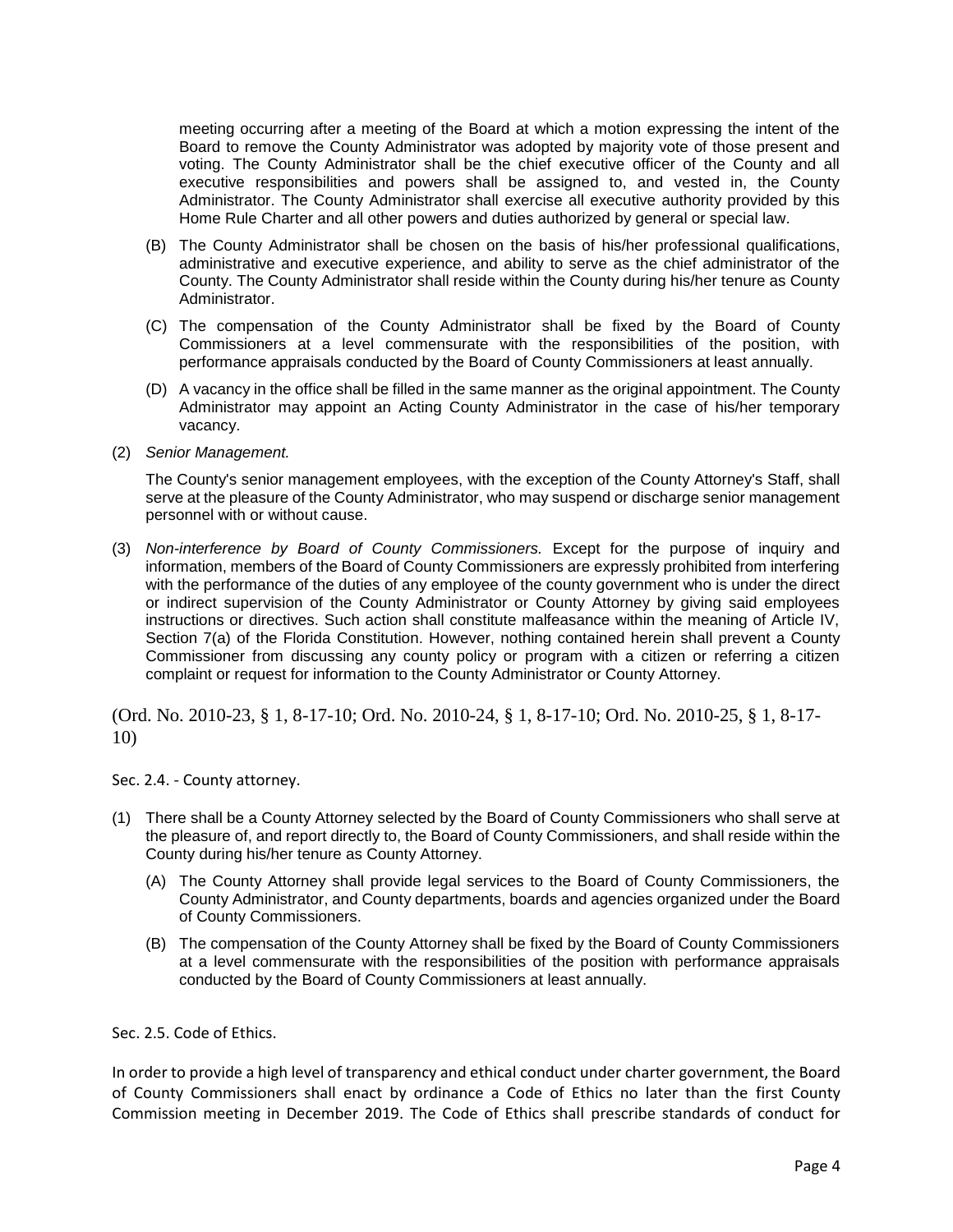members of the Board of County Commissioners and its employees, as well as to all members of appointed boards and committees that have been created by the Board of County Commissioners. The Code of Ethics shall supplement and not contradict or supersede any statutory or administrative standards of conduct which apply to any such officer or employee. The Code of Ethics shall include, but is not limited to, standards of conduct, provisions defining offenses, prescribing penalties within the limits allowed by law, and establishing lobbyist regulations. The Code shall not conflict with the power of the Governor to

(Ord. No. 2018-06, § 2, 4-10-18)

ARTICLE III. - ELECTED COUNTY CONSTITUTIONAL OFFICERS

Sec. 3.1. - Preservation of constitutional offices.

The offices of the Sheriff, Property Appraiser, Tax Collector, Clerk of the Circuit Court and Supervisor of Elections shall remain as independently elected constitutional offices, and the status, powers, duties and functions of such offices, shall not be altered by this Home Rule Charter, or any revisions or amendments hereto, except as provided in Section 5.2 below. The constitutional officers shall perform their executive and administrative functions as provided by law.

Sec. 3.2. - Non-partisan elections.

- (1) *Non-Partisan Offices.* The Supervisor of Elections shall be non-partisan.
	- (A) *Non-Partisan Election Procedures.* If three or more candidates, none of whom is a write-in candidate, qualify for such office, the names of those candidates shall be placed on a non-partisan ballot at the first primary election. If no candidate for such office receives a majority of the votes cast for such office in the first primary election, the names of the two candidates receiving the highest number of votes for such office shall be placed on the general election ballot.
	- (B) *Qualification by Petition.* A candidate for non-partisan office may qualify for election to such office by means of the petitioning process provided in general law.

**EDITOR'S NOTE:** Pursuant to the holding by the Florida Supreme Court in the *Orange County v. Singh* case (268 So.3d 668), Section 3.2(1) of the Charter has been rendered unenforceable. Henceforth the election for the office of Supervisor of Elections shall be partisan.

Sec. 3.3. - Clerk auditor.

- (1) The Leon County Clerk of the Court shall serve as the Auditor to the Commission as specified by law. The Clerk shall employ a Certified Internal Auditor, Certified Public Accountant, or such other person qualified by education or experience in governmental accounting, internal auditing practices and fiscal controls, which shall include at least five (5) years experience in professional accounting, auditing, governmental fiscal administration or related experience, unless the Clerk holds such qualifications. The Board of County Commissioners shall fund the audit function of the Clerk.
- (2) Audit Committee. There shall be a five member Audit Committee of which two members shall be appointed by the County Commission and three by the Clerk. The Audit Committee shall adopt an annual plan of work for the Auditor and shall oversee the work of the Auditor. The Audit Committee members shall be residents of Leon County, none of whom may be an employee or officer of County government, and who have experience as a public accountant, internal auditor, or as a financial manager for a public, private or not for profit institution. The purpose of the Committee is to promote, maintain, and enhance the independence and objectivity of the internal audit function by ensuring broad audit coverage, adequate consideration of audit reports, and appropriate action on recommendations. Clerk shall provide for the organization and duties of the audit committee, including membership terms, voting procedures, officers, sub-committees, meeting schedules and staff support.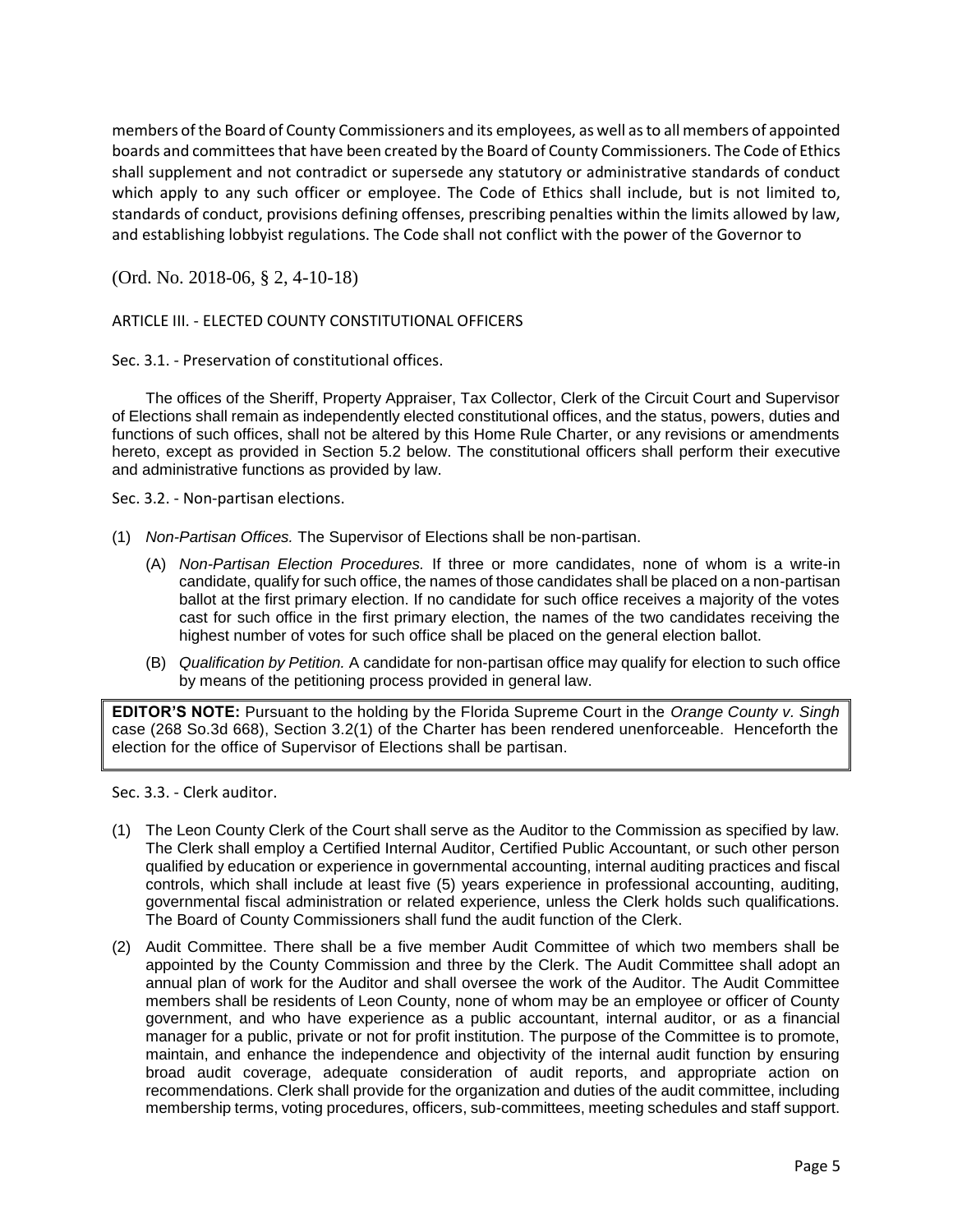Sec. 3.4. - Limitation on campaign contributions.

No candidate for any County office for which compensation is paid shall accept any contribution from any contributor, including a political committee, as defined by state law, in cash or in kind, in an amount in excess of \$250 per election.

(Ord. No. 2010-21, § 2, 8-17-10)

## ARTICLE IV. - POWERS RESERVED TO THE PEOPLE: INITIATIVE AND RECALL

Sec. 4.1. - Citizen initiative.

- (1) *Right to Initiate.* The electors of Leon County shall have the right to initiate County ordinances in order to establish new ordinances and to amend or repeal existing ordinances, not in conflict with the Florida Constitution, general law or this Charter, upon petition signed by at least ten percent (10%) of the total number of electors qualified to vote in the County reflecting ten percent (10%) of the total number of electors qualified to vote within each of the five (5) commission districts. The total number of electors qualified shall mean the total number of electors qualified to vote in the last preceding general election.
- (2) *Procedure for Petition.* The sponsor of an initiative shall, prior to obtaining any signatures, submit the text of a proposed ordinance to the Supervisor of Elections, with the proposed ballot summary and the form on which signatures will be affixed and obtain a dated receipt therefor. Any such ordinances shall embrace but one (1) subject and matter directly connected therewith. The sponsor shall cause a notice of such submission to be published within fourteen (14) days thereof in a newspaper of general circulation in the County. The allowable period for obtaining signatures on the petition shall be completed not later than one (1) year after initial receipt of the petition by the Supervisor of Elections. The sponsor shall comply with all requirements of general law for political committees, and shall file quarterly reports with the Supervisor of Elections stating, to the best of the sponsor's information and belief, the number of signatures procured. The time and form of such reports may be prescribed by ordinance. When a sufficient number of signatures is obtained, the sponsor shall thereupon submit signed and dated forms to the Supervisor of Elections, and upon submission, shall pay all fees required by general law. The Supervisor of Elections shall, within sixty (60) days after submission of signatures, verify the signatures thereon, or specify a reason for the invalidity of each rejected signature, if the petition is rejected for insufficiency of the number of valid signatures. If the petition is rejected for insufficiency of the number of signatures, the sponsor shall have an additional thirty (30) days within which to submit additional signatures for verification. The Supervisor of Elections shall, within thirty (30) days of submission of additional signatures, verify the additional signatures. In the event sufficient signatures are still not acquired, the Supervisor of Elections shall declare the petition null and void and none of the signatures may be carried over onto another identical or similar petition.
- (3) *Consideration by Board of County Commissioners.* Within sixty (60) days after the requisite number of signatures has been verified by the Supervisor of Elections and reported to the Board of County Commissioners, the Board of County Commissioners shall give notice and hold public hearing(s) as required by general law on the proposed ordinance and vote on it. If the Board fails to enact the proposed ordinance it shall, by resolution, call a referendum on the question of the adoption of the proposed ordinance to be held at the next general election occurring at least forty-five (45) days after the adoption of such resolution. If the question of the adoption of the proposed ordinance is approved by a majority of those registered electors voting on the question, the proposed ordinance shall be declared, by resolution of the Board of County Commissioners, to be enacted and shall become effective on the date specified in the ordinance, or if not so specified, on January 1 of the succeeding year. The Board of County Commissioners shall not amend or repeal an ordinance adopted by initiative prior to the next succeeding general election, without the approval of a majority of the electors voting at a referendum called for that purpose.
- (4) *Limitation on Ordinances by Initiative.* The power to enact, amend or repeal an ordinance by initiative shall not include ordinances or provisions related to County budget, debt obligations, capital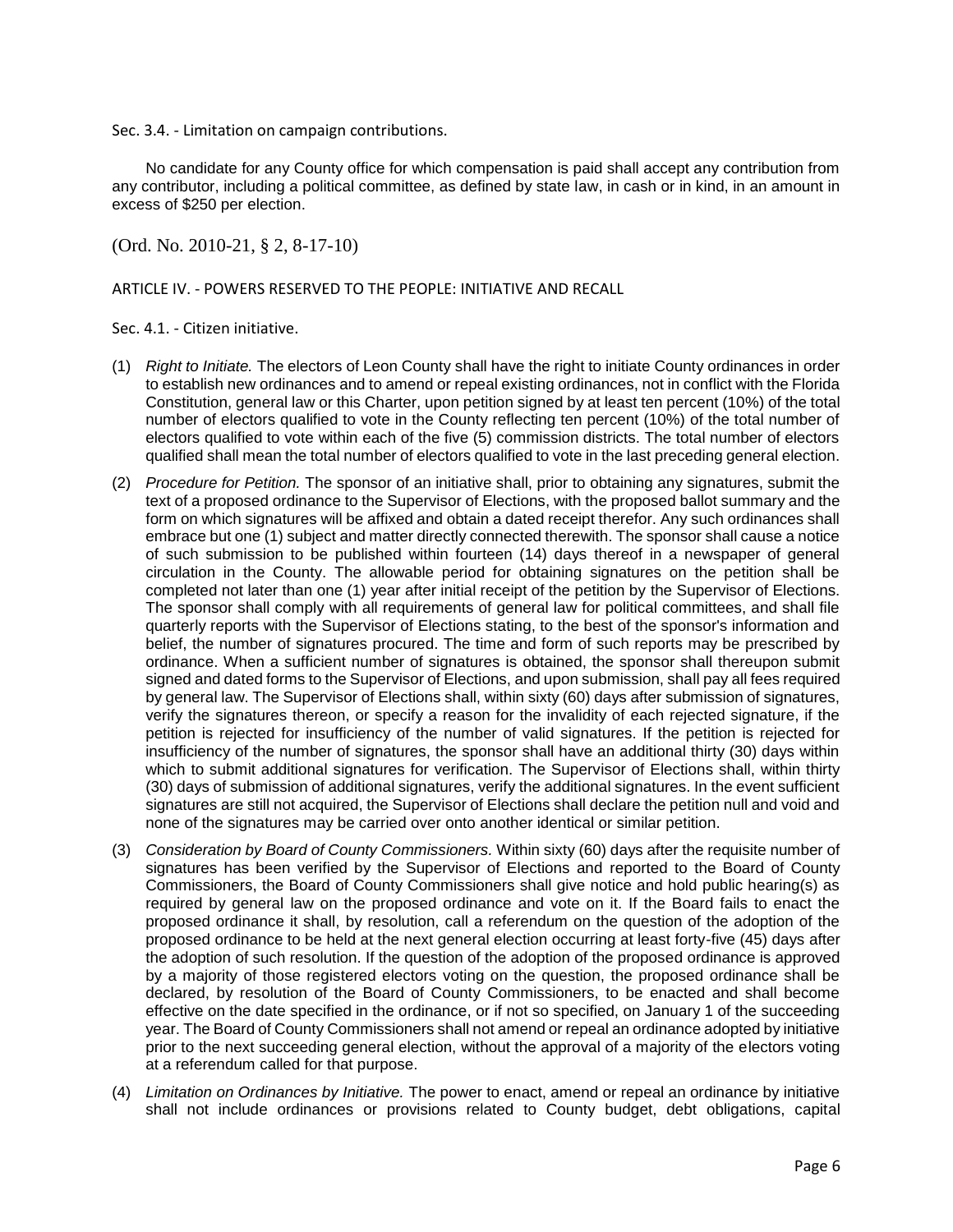improvement programs, salaries of County officers and employees, the assessment or collection of taxes, or the zoning of land.

Sec. 4.2. - Recall.

All members of the Board of County Commissioners shall be subject to recall as provided by general law.

ARTICLE V. - HOME RULE CHARTER TRANSITION, AMENDMENTS, REVIEW, SEVERANCE, EFFECTIVE DATE

- Sec. 5.1. Home Rule Charter Transition.
- (1) *General Provisions.* Unless expressly provided otherwise in this Home Rule Charter, the adoption of this Charter shall not affect any existing contracts or obligations of Leon County; the validity of any of its laws, ordinances, regulations, and resolutions; or the term of office of any elected County officer, whose term shall continue as if this charter had not been adopted.
- (2) *Initial County Commissioners.* The persons comprising the Leon County Board of County Commissioners on the effective date of this Charter shall become the initial members of the Board of County Commissioners of the Charter government and shall perform the functions thereof until the normal expiration of their terms or until the election and qualification of their successors as provided by law.
- (3) *Outstanding Bonds.* All outstanding bonds, revenue certificates, and other financial obligations of the County outstanding on the effective date of this Charter shall be obligations of the Charter government. All actions taken by the former government relating to the issuance of such obligations are hereby ratified and confirmed. Payment of such obligations and the interest thereon shall be made solely from, and charged solely against, funds derived from the same sources from which such payment would have been made had this Charter not taken effect.
- (4) *Employees Continuation.* All employees of the former County government shall, on the effective date of this Charter, become employees of the County government created by this Charter. All existing wages, benefits, and agreements, and conditions of employment shall continue, until modified by lawful action of the County Commission.
- Sec. 5.2. Home rule charter amendments.
- (1) *Amendments Proposed by Petition.*
	- (A) The electors of Leon County shall have the right to amend this Home Rule Charter in accordance with Sec. 4.1 of this Charter.
	- (B) Each proposed amendment shall embrace but one (1) subject and matter directly connected therewith. Each Charter amendment proposed by petition shall be placed on the ballot by resolution of the Board of County Commissioners for the general election occurring in excess of ninety (90) days from the certification by the Supervisor of Elections that the requisite number of signatures has been verified. If approved by a majority of those electors voting on the amendment at the general election, the amendment shall become effective on the date specified in the amendment, or, if not so specified, on January 1 of the succeeding year.
- (2) *Amendments and Revisions by Citizen Charter Review Committee.*
	- (A) A Citizen Charter Review Committee shall be appointed by the Board of County Commissioners at least twelve (12) months before the general election occurring every eight (8) years thereafter, to be composed and organized in a manner to be determined by the Board of County Commissioners, to review the Home Rule Charter and propose any amendments or revisions which may be advisable for placement on the general election ballot. Public hearings shall be conducted as provided by F.S. § 125.63.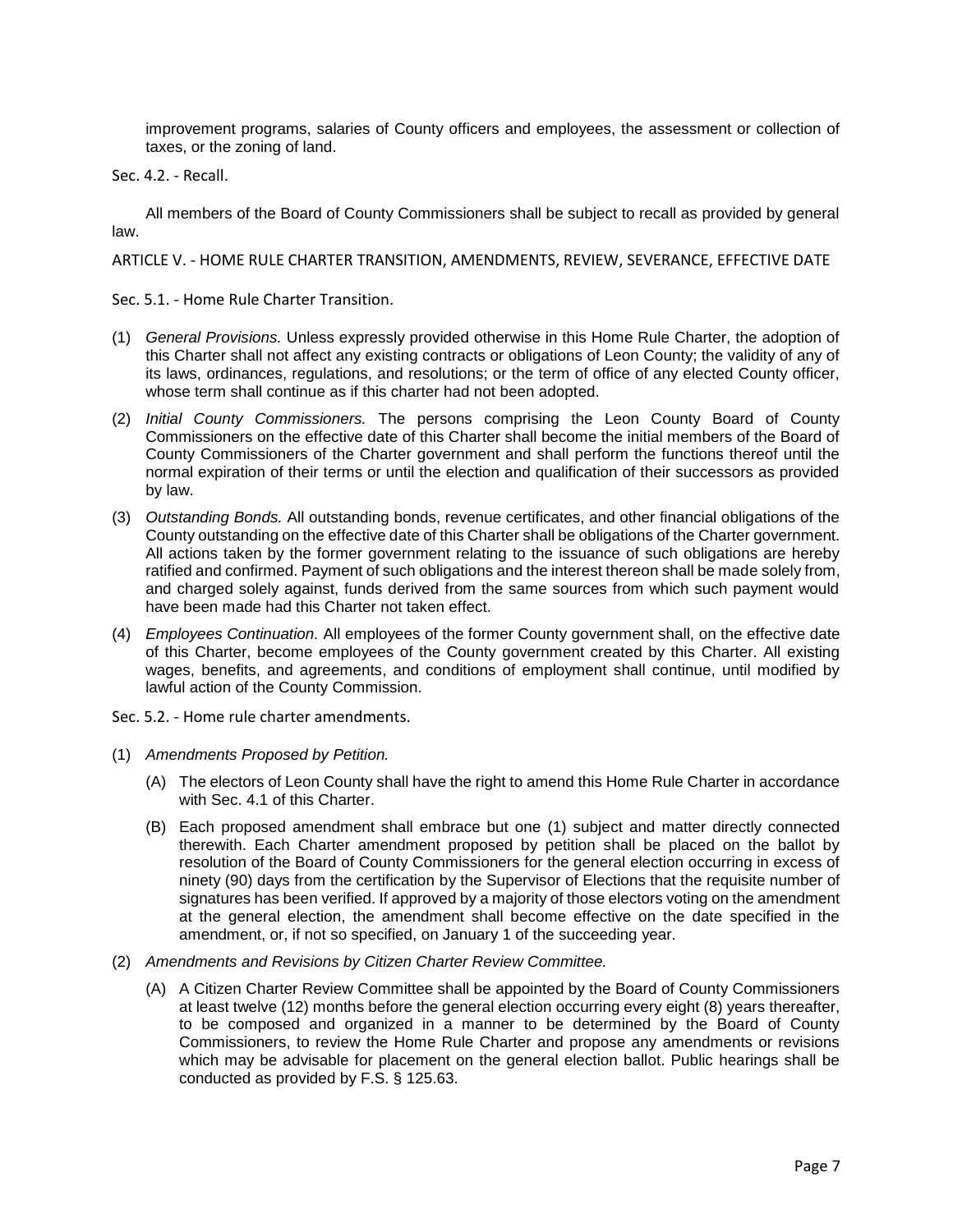- (B) No later than ninety (90) days prior to the general election, the Citizen Charter Review Committee shall deliver to the Board of County Commissioners the proposed amendments or revisions, if any, to the Home Rule Charter, and the Board of County Commissioners shall consider such amendments or revisions to be placed on the general election ballot, in accordance with F.S. § 125.64.
- (C) If the Citizen Charter Review Committee does not submit any proposed Charter amendments or revisions to the Board of County Commissioners at least ninety (90) days prior to the general election, the Citizen Charter Review Committee shall be automatically dissolved.
- (3) *Amendments Proposed by the Board of County Commissioners.*
	- (A) Amendments to this Home Rule Charter may be proposed by ordinance adopted by the Board of County Commissioners by an affirmative vote of a majority plus one (1) of the membership of the Board. Each proposed amendment shall embrace but one (1) subject and matter directly connected therewith. Each proposed amendment shall only become effective upon approval by a majority of the electors of Leon County voting in a referendum at the next general election. The Board of County Commissioners shall give public notice of such referendum election at least ninety (90) days prior to the general election referendum date.
	- (B) If approved by a majority of those electors voting on the amendment at the general election, the amendment shall become effective on the date specified in the amendment, or, if not so specified, on January 1 of the succeeding year.

Sec. 5.3. - Severance.

If any provision of this Charter or the application thereof to any person or circumstance is held invalid, the invalidity shall not affect other provisions or applications of the Charter which can be given effect without the invalid provision or application, and to this end the provisions of the Charter are declared severable.

Sec. 5.4. - Home rule charter effective date.

This Charter shall become effective November 12, 2002.

SECTION 2. - BALLOT QUESTION TO BE PRESENTED TO ELECTORATE

The proposed Charter of Leon County, Florida, shall be presented to the qualified Leon County electorate by placing the question of whether to adopt same on the ballot at the special election to be held on November 5, 2002.

#### SECTION 3. - BALLOT QUESTION FORM

The question on the ballot shall be substantially in the following form:

## CHARTER FOR LEON COUNTY, FLORIDA AS PROPOSED BY LEON COUNTY ORDINANCE NO. 2002- \_\_\_\_\_\_\_\_\_\_\_

## Question

Shall there be a Home Rule Charter for Leon County, Florida, establishing all rights and powers of local self government; authorizing the proposal and adoption of ordinances by voter initiative and referendum; preserving elected constitutional county officers; providing a non-partisan Supervisor of Elections; providing for non-partisan elections of county commissioners; allowing recall of commissioners by citizen referendum; and providing a method of amendment, which shall take effect November 12, 2002?

Yes for Approval

No for Rejection **No**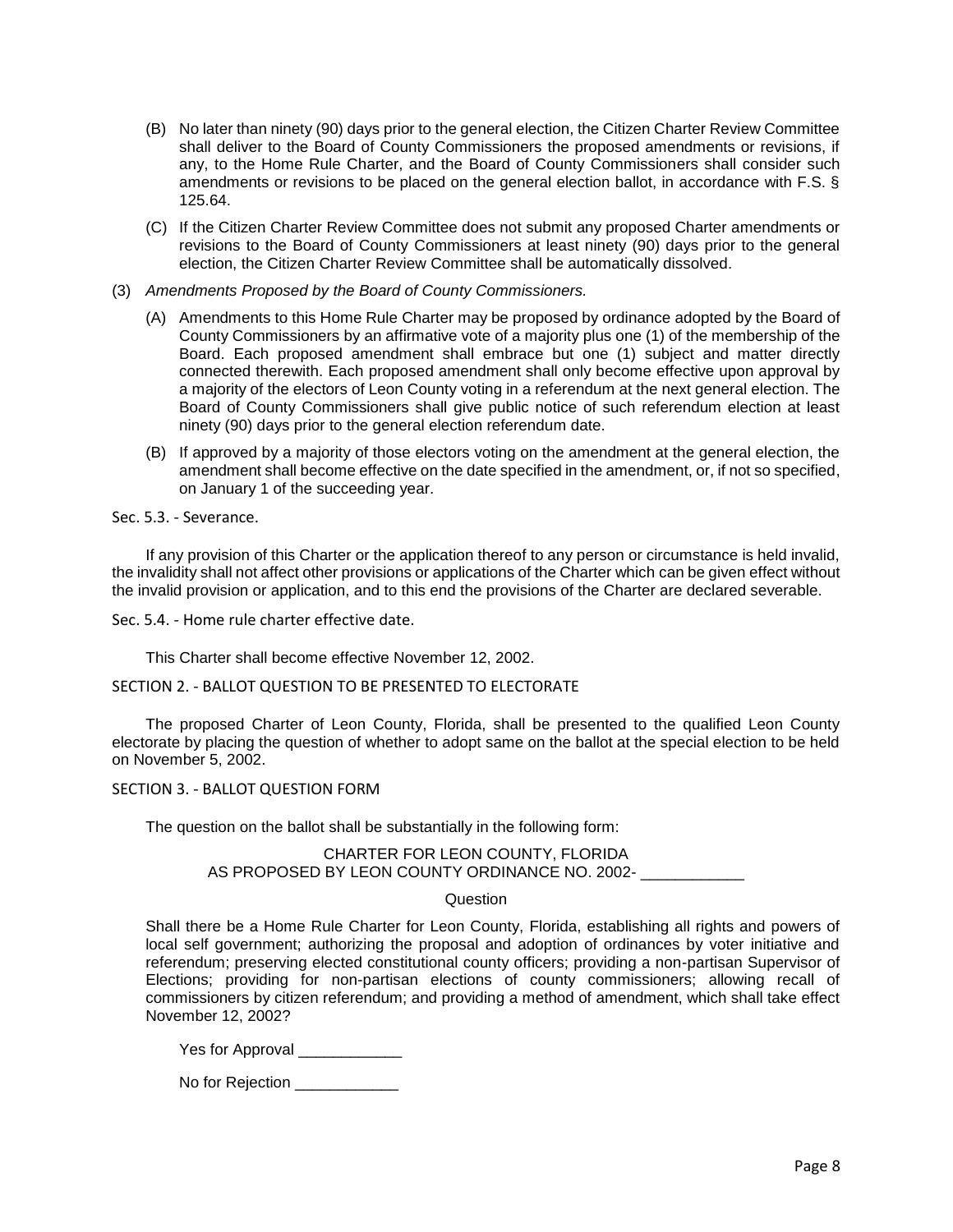## SECTION 4. - FURTHER AUTHORIZATION

The Board of County Commissioners of Leon County, Florida, is authorized to adopt all resolutions and take all actions necessary in order for this Charter referendum proposition and those propositions referenced in the Preamble and Articles of the proposed Charter herein to be properly placed on the ballot for the special election of November 5, 2002. Said referendum shall be conducted according to the requirements of law governing referendum elections in the State of Florida.

## SECTION 5. - SEVERABILITY

If any word, phrase, clause, section or portion of this ordinance shall be held invalid or unconstitutional by a court of competent jurisdiction, such portion or words shall be deemed a separate and independent provision and such holding shall not affect the validity of the remaining portions thereof.

## SECTION 6. - EFFECTIVE DATE

This ordinance shall have effect upon becoming law, but shall be of no further force or effect if the proposed Charter is not duly approved at the November 5, 2002, special election. The Charter of Leon County, Florida, as proposed by this Ordinance, shall become effective November 12, 2002, if the Charter is approved by a "yes" vote by a majority of those duly qualified electors voting on the question posed at the November 5, 2002, referendum.

DULY PASSED AND ADOPTED BY the Board of County Commissioners of Leon County, Florida, this 9th day of September, 2002.

LEON COUNTY, FLORIDA

BY:

/s/ DAN WINCHESTER **CHAIRMAN**  BOARD OF COUNTY **COMMISSIONERS** 

ATTESTED BY:

/s/ BOB INZER CLERK OF THE COURT

BY:

CLERK

APPROVED AS TO FORM:

COUNTY ATTORNEY'S OFFICE

LEON COUNTY, FLORIDA

BY:

/s/ HERBERT W.A. THIELE, ESQ. COUNTY ATTORNEY